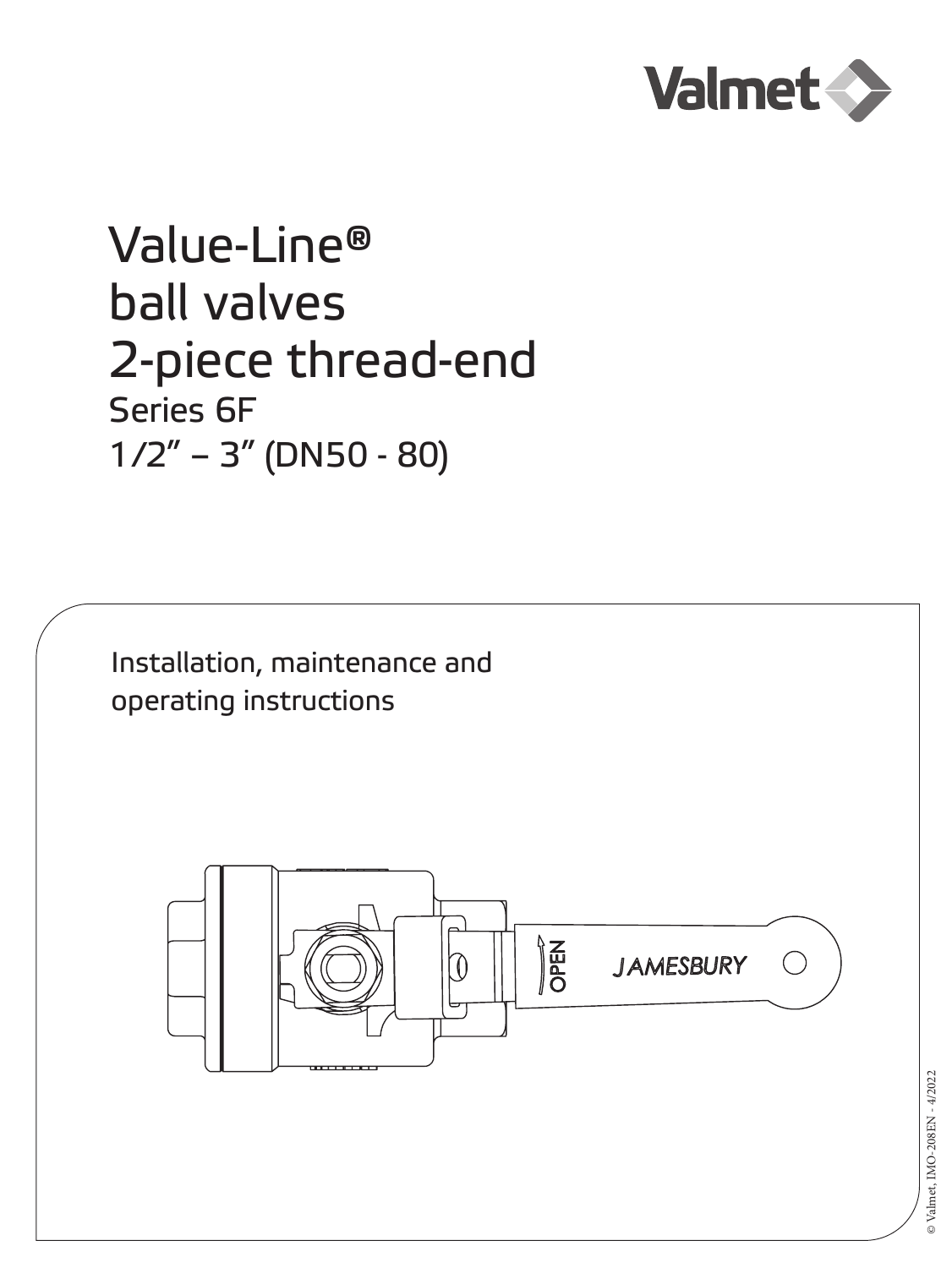# Table of contents

| <b>GENERAL</b><br>Scope of the Manual<br><b>Valve Markings</b><br><b>Safety Precautions</b> | 3<br>3<br>3<br>4                                     |
|---------------------------------------------------------------------------------------------|------------------------------------------------------|
| <b>TRANSPORTATION</b><br><b>AND STORAGE</b>                                                 | 4                                                    |
| <b>INSTALLATION</b><br>General<br>Handles<br>Commissioning                                  | 4<br>$\overline{4}$<br>$\overline{\mathcal{L}}$<br>5 |
| <b>MAINTENANCE</b><br>General<br>Disassembly<br>Assembly<br>Pressure Testing the Valve      | 5<br>5<br>5<br>5<br>6                                |
| <b>REPAIR KITS</b>                                                                          | 6                                                    |
| <b>SERVICE / SPARE PARTS</b>                                                                | 6                                                    |
| EXPLODED VIEW                                                                               |                                                      |

#### **READ THESE INSTRUCTIONS FIRST!**

These instructions provide information about safe handling and operation of the valve.

If you require additional assistance, please contact the manufacturer or manufacturer's representative.

#### **SAVE THESE INSTRUCTIONS!**

Addresses and phone numbers are printed on the back cover.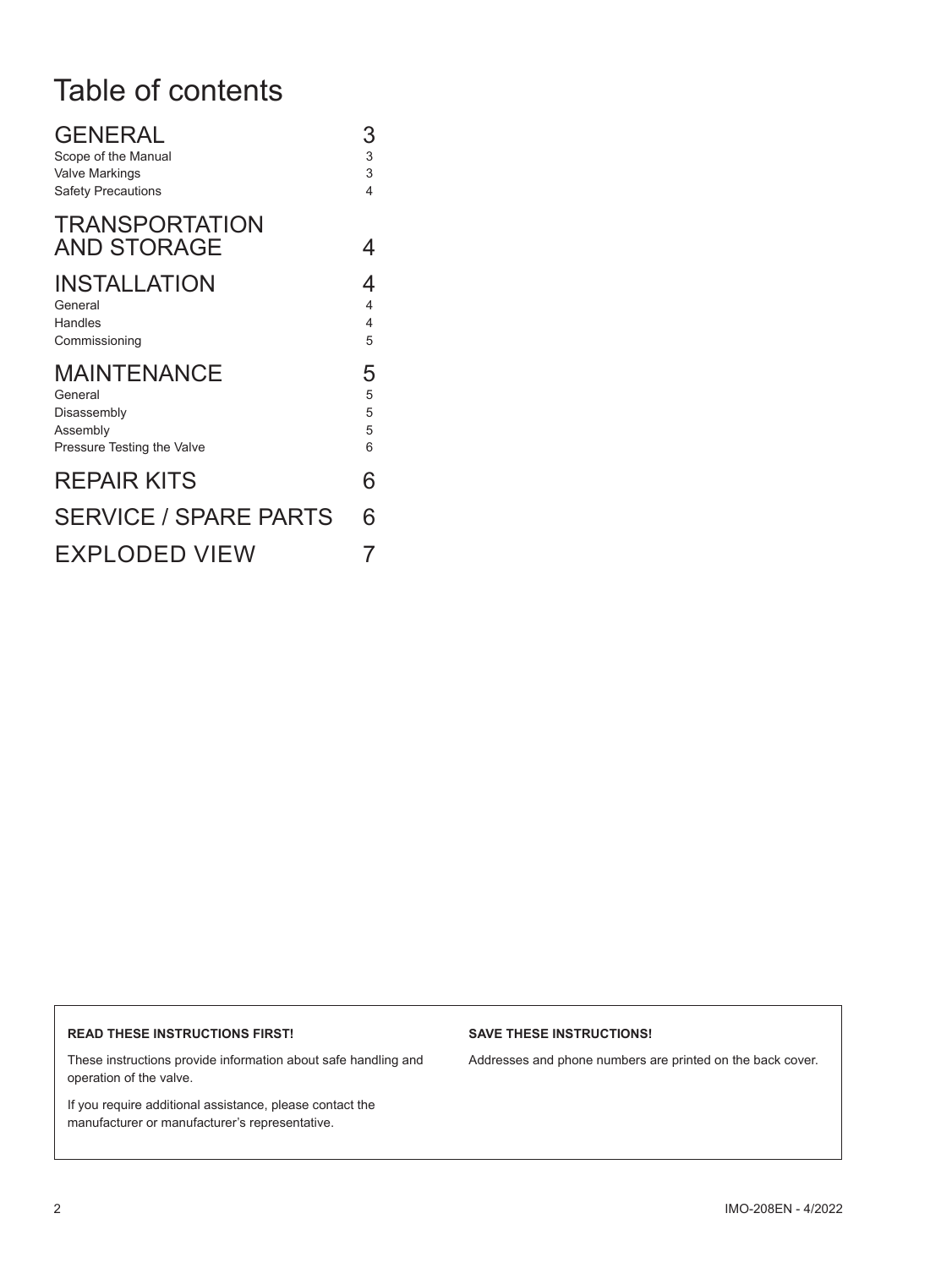# 1. GENERAL

### 11 SCOPE OF THE MANUAL

This instruction manual contains important information regarding the installation, operation and maintenance of the Jamesbury™ 1/2" – 3" (DN 50 - 80) Full Bore; Series 6F *Value-Line* Thread-end Ball Valves. Please read these instructions carefully and save them for future reference.

#### **WARNING:**

THE USE OF A VALVE IS APPLICATION SPECIFIC. BE SURE THE VALVE IS SUITABLE FOR ITS INTENDED SERVICE. IF YOU HAVE ANY QUESTION OR DOUBT, ASK YOUR SUPERVISOR. MIS-APPLIED VALVES CAN RESULT IN THE SUDDEN RELEASE OF PRESSURE, DAMAGE OR PERSONAL INJURY.

### 1.2 VALVE MARKINGS

The valve has an identification marking stamped on bottom of valve. (See **Figure 1**)



Figure 1. Valve ID

Identification markings:

- 1. Valve Series
- 2. Body/Trim Material
- 3. Seat/Seal Material
- 4. Model
- 5. Assembly date

The valve also has marking cast into the sides of the valve. On one side is cast the valve cold working pressure (CWP) in psi. (See **Figure 2**)



Figure 2. Valve Rating

On the opposite side of the valve is the cast in size and body material. (See **Figure 3**)



Figure 3. Size/Material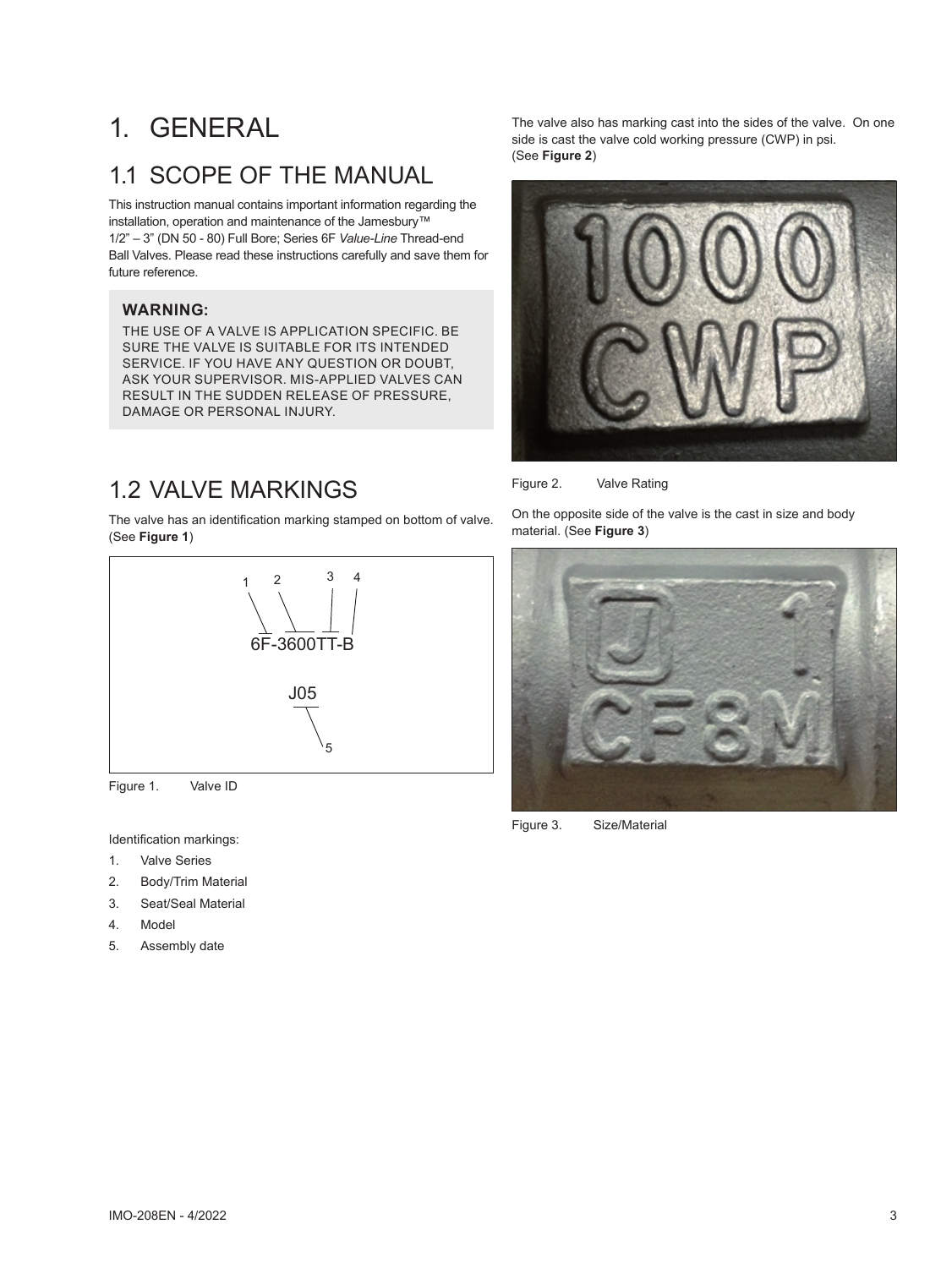# 1.3 SAFETY PRECAUTIONS

#### **WARNING:**

DOUBLE-SEATED BALL VALVE DESIGNS, LIKE THE SERIES 6F, CAN UNDER CERTAIN CONDITIONS TRAP FLUID IN THE BALL CAVITY. RAISING THE TEMPERATURE OF THE TRAPPED FLUID CAUSES THE INTERNAL VALVE PRESSURE TO RISE. EXTREME TEMPERATURE RISE CAN BUILD UP EXCESSIVE PRESSURE WHICH COULD LEAD TO UNCONTROLLED PRESSURE RELEASE. DAMAGE OR PERSONAL INJURY MAY RESULT!

#### **WARNING:**

#### **DO NOT EXCEED THE VALVE PERFORMANCE LIMITATIONS!**

EXCEEDING THE PRESSURE OR TEMPERATURE LIMITATIONS MARKED ON THE VALVE IDENTIFICATION PLATE, OR BODY, MAY CAUSE DAMAGE AND LEAD TO UNCONTROLLED PRESSURE RELEASE. DAMAGE OR PERSONAL INJURY MAY RESULT!

#### **WARNING:**

#### **SEAT AND BODY RATINGS! (NON-ASME RATED VALVES)**

THE PRACTICAL AND SAFE USE OF THIS PRODUCT IS DETERMINED BY BOTH THE CWP RATINGS: CAREFULLY CHECK BOTH RATINGS. THIS IS THE SAFE USE PRESSURE FOR THE VALVE BETWEEN -20 TO 100 °F (-29 TO 38 °C). **DO NOT EXCEED THESE RATINGS!** FOR INSTALLATION TEMPERATURES BELOW AND ABOVE THESE LIMITS, CONTACT NELES.

#### **WARNING:**

#### **BEWARE OF BALL MOVEMENT!**

KEEP HANDS, OTHER PARTS OF THE BODY, TOOLS AND OTHER OBJECTS OUT OF THE OPEN FLOW PORT. LEAVE NO FOREIGN OBJECTS INSIDE THE VALVE OR PIPELINE. WHEN THE VALVE IS ACTUATED, THE BALL FUNCTIONS AS A CUTTING DEVICE. DISCONNECT ANY PNEUMATIC SUPPLY LINES, ANY ELECTRICAL POWER SOURCES AND MAKE SURE SPRINGS IN SPRING RETURN ACTUATORS ARE IN THE FULL EXTENDED/RELAXED STATE BEFORE PERFORMING AND VALVE MAINTENANCE. FAILURE TO FOLLOW THESE INSTRUCTIONS MAY RESULTS IN DAMAGE OR PERSONAL INJURY!

#### **WARNING:**

#### **BEWARE OF NOISE EMISSIONS!**

THE VALVE MAY PRODUCE NOISE IN THE PIPELINE. THE NOISE LEVEL DEPENDS ON THE APPLICATION. OBSERVE THE RELEVANT WORK ENVIRONMENT REGULATIONS ON NOISE EMISSION.

### 2. TRANSPORTATION AND **STORAGE**

Check the valve for any damage that may have occurred during transport.

Store the valve carefully. Storage indoors in a dry place is recommended.

Do not remove the flow port protectors until installing the valve.

Move the valve to its intended location just before installation.

The valve is usually delivered in the open position.

# 3. INSTALLATION

### 3.1 GENERAL

Remove the protective packaging and flow port protectors and check that the valve is clean inside. Clean valve if necessary.

Flush the pipeline carefully before installing the valve. Foreign objects, such as sand or pieces of welding electrodes, will damage the ball and seats.

Read and follow all **WARNINGS!**

Refer to the Section 4, **MAINTENANCE** for stem seal adjustment. If there is weepage past the stem seals upon installation, it means the valve may have been subject to wide temperature variations in shipment. Leak-tight performance will be restored by a simple stem seal adjustment described in the **MAINTENACE** section.

#### **WARNING:**

SERIES 6F VALVES ARE DESIGNED FOR MANUAL USE ONLY AND ARE NOT INTENDED FOR AUTOMATION! DO NOT FABRICATE OR ADD ON ANY TYPE OF AUTOMATING ACCESSORY.

Thread-end valves like the Series 6F have NPT threads. To insure a leak tight joint, liberal use of a compatible pipe joint compound is necessary.

#### **WARNING:**

ANY COMPOUND OR LUBRICANT USED ON THREADS SHALL BE SUITABLE FOR THE SERVICE CONDITIONS AND SHALL NOT REACT UNFAVORABLY WITH EITHER THE SERVICE FLUID OR THE PIPING MATERIAL.

Flow through the *Jamesbury* Series 6F valve can be in either direction, but the preferred method to install the valve is with the insert end upstream.

Use standard piping practices when installing the valves with threaded connections. When tightening the valve to the pipe, apply the wrench to the end nearest the pipe being worked.

## 3.2 HANDLES

If the Series 6F valve handle (15) has to be removed for any reason, the handles must be remounted with the handle stop tang as shown in **Figure 5**.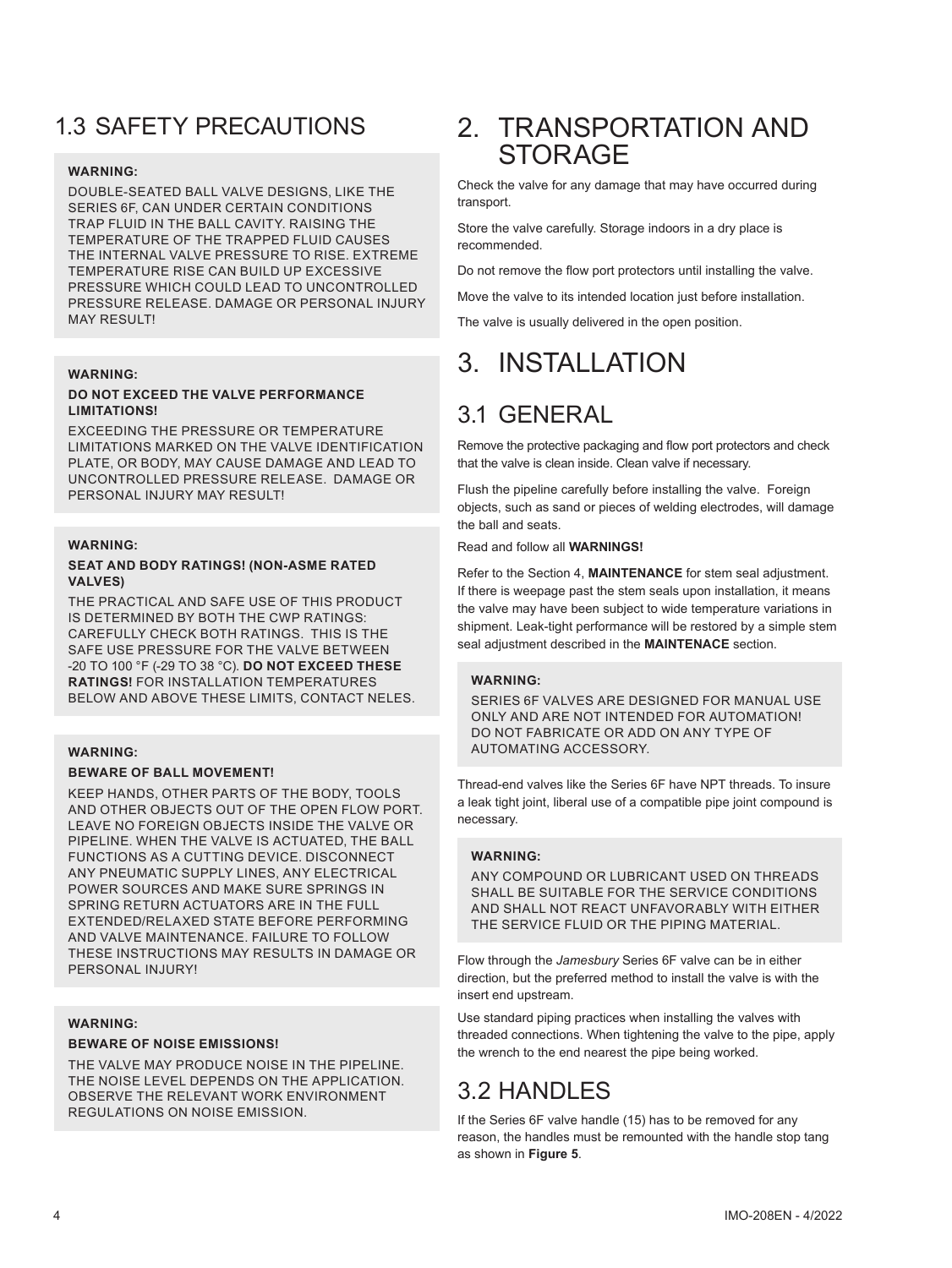#### **WARNING:**

FAILURE TO PROPERLY MOUNT THE HANDLE MAY RESULT IN IMPROPER VALVE OPERATION, DAMAGE OR PERSONAL INJURY MAY RESULT.

### 3.3 COMMISSIONING

Ensure that there is no dirt or foreign objects left inside the valve or pipeline. Flush the pipeline carefully. Make sure that the valve is fully open when flushing.

#### **WARNING:**

GOOD PRACTICE DICTATES THAT ONCE INSTALLED, BUT PRIOR TO FIRST USE, THE VALVE IS LEAK TESTED IN PLACE TO ASSURE LEAK-TIGHTNESS HAS NOT BEEN COMPROMISED BY THE INSTALLATION PROCESS. INSTALLATION ACTIONS THAT CAN CAUSE LEAKAGE INCLUDE, BUT ARE NOT LIMITED TO; WRENCHING, SOLDERING, WELDING AND/OR HOISTING.

# 4. MAINTENANCE

### 4.1 GENERAL

Good operating procedure requires periodic observation to ensure that the valve is functioning well. The frequency of observation will depend on the application. Routine maintenance consists of tightening the lower stem nut (16) 1/4 turn periodically to compensate for wear caused by the stem turning against the seal. Loosen the upper stem nut (16) on top of the handle (15) before tightening the lower stem nut. Retighten the upper stem nut after tightening the lower stem nut. (See **Figure 5**)

#### **WARNING:**

FOR YOUR SAFETY, IT IS IMPORTANT THE FOLLOWING PRECAUTIONS BE TAKEN PRIOR TO REMOVAL OF THE VALVE FROM THE PIPELINE OR BEFORE ANY DISASSEMBLY:

- 1. BE SURE YOU KNOW WHAT FLUID IS IN THE PIPELINE. IF THERE IS ANY DOUBT, DOUBLE-CHECK WITH THE PROPER SUPERVISOR.
- 2. WEAR ANY PPE (PROTECTIVE CLOTHING OR EQUIPMENT) NORMALLY REQUIRED WHEN WORKING WITH THE FLUID INVOLVED.
- 3. DEPRESSURIZE THE PIPELINE AND CYCLE THE VALVE AS FOLLOWS:
	- A. PLACE THE VALVE IN THE OPEN POSITION AND DRAIN THE PIPELINE.
	- B. CYCLE THE VALVE TO RELIEVE RESIDUAL PRESSURE IN THE BODY CAVITY BEFORE REMOVAL FROM THE PIPELINE.
	- C. AFTER REMOVAL AND BEFORE ANY DISASSEMBLY, CYCLE THE VALVE AGAIN SEVERAL TIMES.

### 4.2 DISASSEMBLY

**NOTE:** If complete disassembly becomes necessary, replacement of all seats and seals is recommended. Refer to (**Table 2**).

- 1. Close the valve. Then remove the upper stem nut (16), lockwasher (9), handle (15) and lower stem nut (16).
- 2. Remove the compression ring (18).
- 3. Unscrew and remove the body cap (2) and body seal (6).Heat may be required.



Figure 4.

- 4. If the ball (3) and seats (5) do not fall from the body with the ball in the fully closed position, use a piece of wood or some other soft material to gently tap the ball (from the end opposite body cap). This will unseat these parts without damaging the ball.
- 5. Press the stem (4) from the top into the valve body and remove it through the body cap end of the body.
- 6. Using a wire brush, clean the body cap thread and body threads to remove any excess thread lock.
- 7. Discard the old stem seals (7), stem bearings (8) and Fire-Tite® bearing (13), if applicable. Be very careful not to scratch any sealing surfaces in the valve body (surfaces on which seats and seal rest).

### 4.3 ASSEMBLY

- 1. Clamping valve body (1) securely in a vise, drop in one seat (5) with the flat surface on the bottom.
- 2. Insert from the inside a stem bearing (8), a *Fire-Tite* seal (13), and another stem bearing (8) into the lower stem bore.
- 3. Insert the stem (4) through the open end of the body (1), being careful not to scratch the stem bearings and stem bearing surfaces. Press it gently up into the stem hole.
- 4. Holding the stem bearing in place from inside the valve, install two stem seals (7), the compression ring (18), and thread on one of the stem nuts (16) until the stem starts to turn.
- 5. Place a wrench through the body on the bottom of the stem blade to hold the stem stationary. Place another wrench on the stem nut (16), and turn the nut down until the seals bottom and the stem comes snugly in place. Tighten the stem nut (16) until snug, plus an additional 1/4 - 1/2 turn.
- 6. Align the stem blade inside the valve body (1) with the ball (3). Insert the ball (3) and rotate the stem (4) to the ball fully closed position.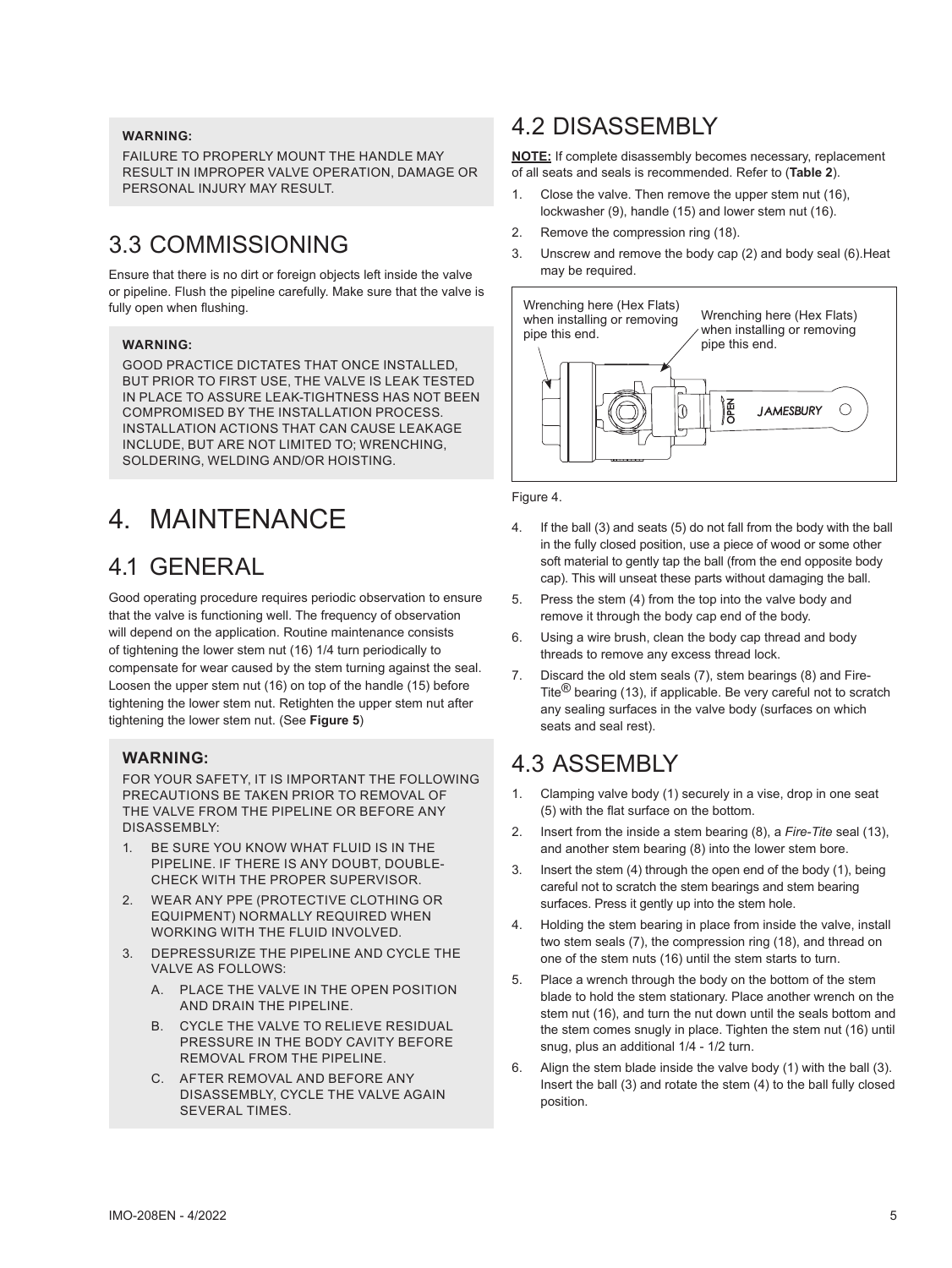- 7. Insert second seat (5) into the body (1) so that the sealing surface of the seat is towards the ball. Insert the body seal (6).
- 8. Apply Loctite® 272 or equivalent, one bead 360° around the body cap (2) covering a minimum of two threads.
- 9. Insert the body cap (2), screw it down and tighten to the required torque, (**see Table 1 for Body Cap Torque specifications**).

| <b>TABLE 1</b>                  |                        |  |  |
|---------------------------------|------------------------|--|--|
| <b>Body Cap Assembly Torque</b> |                        |  |  |
| <b>Valve Size</b>               | <b>Body Cap Torque</b> |  |  |
| $1/2$ " (DN 15)                 | 100 lb-ft (136 Nm)     |  |  |
| 3/4" (DN 20)                    | 150 lb-ft (203 Nm)     |  |  |
| 1" (DN 25)                      | 225 lb-ft (305 Nm)     |  |  |
| 1-1/4" (DN 30)                  | 275 lb-ft (373 Nm)     |  |  |
| 1-1/2" (DN 40)                  | 350 lb-ft (475 Nm)     |  |  |
| 2" (Dn 50)                      | 600 lb-ft (814 Nm)     |  |  |
| 3" (DN 80)                      | 600 lb-ft (814 Nm)     |  |  |

- 10. Place the handle (15), lockwasher (9) and stem nut (16) over the stem (4).Tighten the stem nut (16) until snug.
- 11. Cycle the valve slowly twice to ensure permanent position of the ball between the two seats.

### 4.4 PRESSURE TESTING THE VALVE

#### **WARNING:**

WHEN PRESSURE TESTING, EXERCISE CAUTION AND MAKE SURE ALL EQUIPMENT USED IS IN GOOD WORKING CONDITION AND APPROPRIATE FOR THE INTENDED PRESSURE.

If the valve is to be tested prior to returning to service, make sure the test pressures are in accordance with an applicable standard.

When testing the valve for external tightness, keep the ball in the half open position.

If testing the valve seat tightness, please contact Neles for advice.

#### **WARNING:**

WHEN PERFORMING ANY TESTS, NEVER EXCEED THE MAXIMUM OPERATING PRESSURE OR MAXIMUM SHUT-OFF PRESSURE LISTED ON THE IDENTIFICATION PLATE OR VALVE BODY!

# 5. REPAIR KITS

**FIRE-TESTED** Repair kits include two seats (5), two stem seals (7), two stem bearings (8), a secondary seal (13), and one body seal (6).

| <b>TABLE 2</b>     |                  |                  |  |
|--------------------|------------------|------------------|--|
| <b>Repair Kits</b> |                  |                  |  |
| <b>Valve Size</b>  | <b>T</b> Seats   | <b>M</b> Seats   |  |
| $1/2$ " (DN 15)    | <b>RKN107-TT</b> | RKN107-MT        |  |
| 3/4" (DN 20)       | <b>RKN109-TT</b> | RKN109-MT        |  |
| 1" (DN 25)         | <b>RKN110-TT</b> | RKN110-MT        |  |
| 1-1/4" (DN 30)     | RKN111-TT        | RKN111-MT        |  |
| $1-1/2$ " (DN 40)  | <b>RKN112-TT</b> | RKN112-MT        |  |
| $2"$ (DN 50)       | RKN198-TT        | RKN198-MT        |  |
| 3" (DN 80)         | <b>RKN225-TT</b> | <b>RKN225-MT</b> |  |

# 6. SERVICE / SPARE PARTS

We recommend that valves be directed to our service centers for maintenance. The service centers are equipped to provide rapid turn-around at a reasonable cost and offer new valve warranty with all reconditioned valves.

**NOTE:** When sending goods to the service center for repair, do not disassemble them. Clean the valve carefully and flush the valve internals. Include the material safety datasheet(s) (MSDS) for all media flowing through the valve. Valves sent to the service center without MSDS datasheet(s) will not be accepted.

For further information on spare parts and service or assistance visit our web-site at **www.neles.com/valves**.

**NOTE:** When ordering spare parts, always include the following information:

- a. Valve catalog code from identification plate,
- b. If the valve is serialized the serial number (from identification plate)
- c. From **Figure 5**, the ballooned part number, part name and quantity required.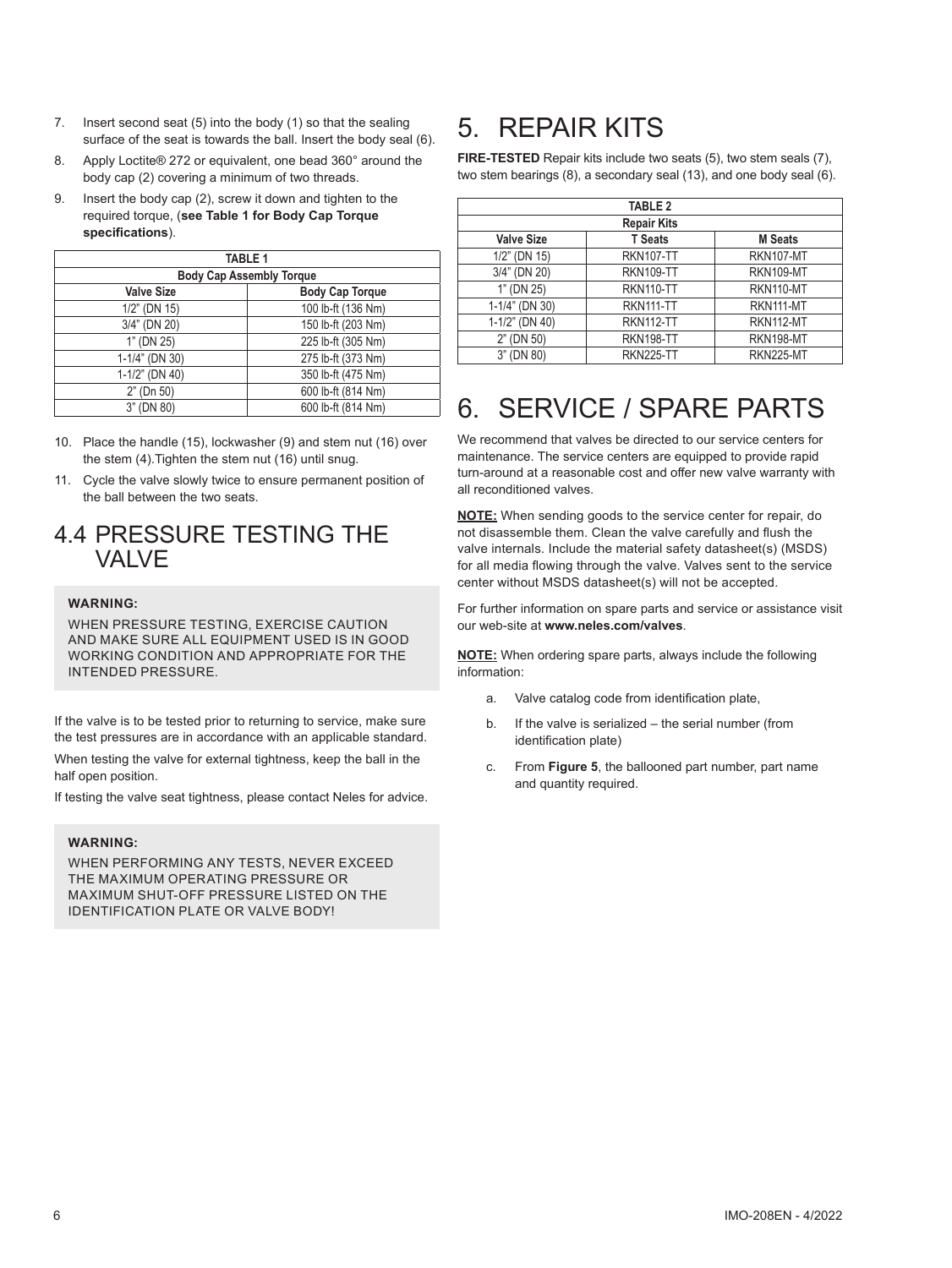# 7. EXPLODED VIEW



Figure 5.